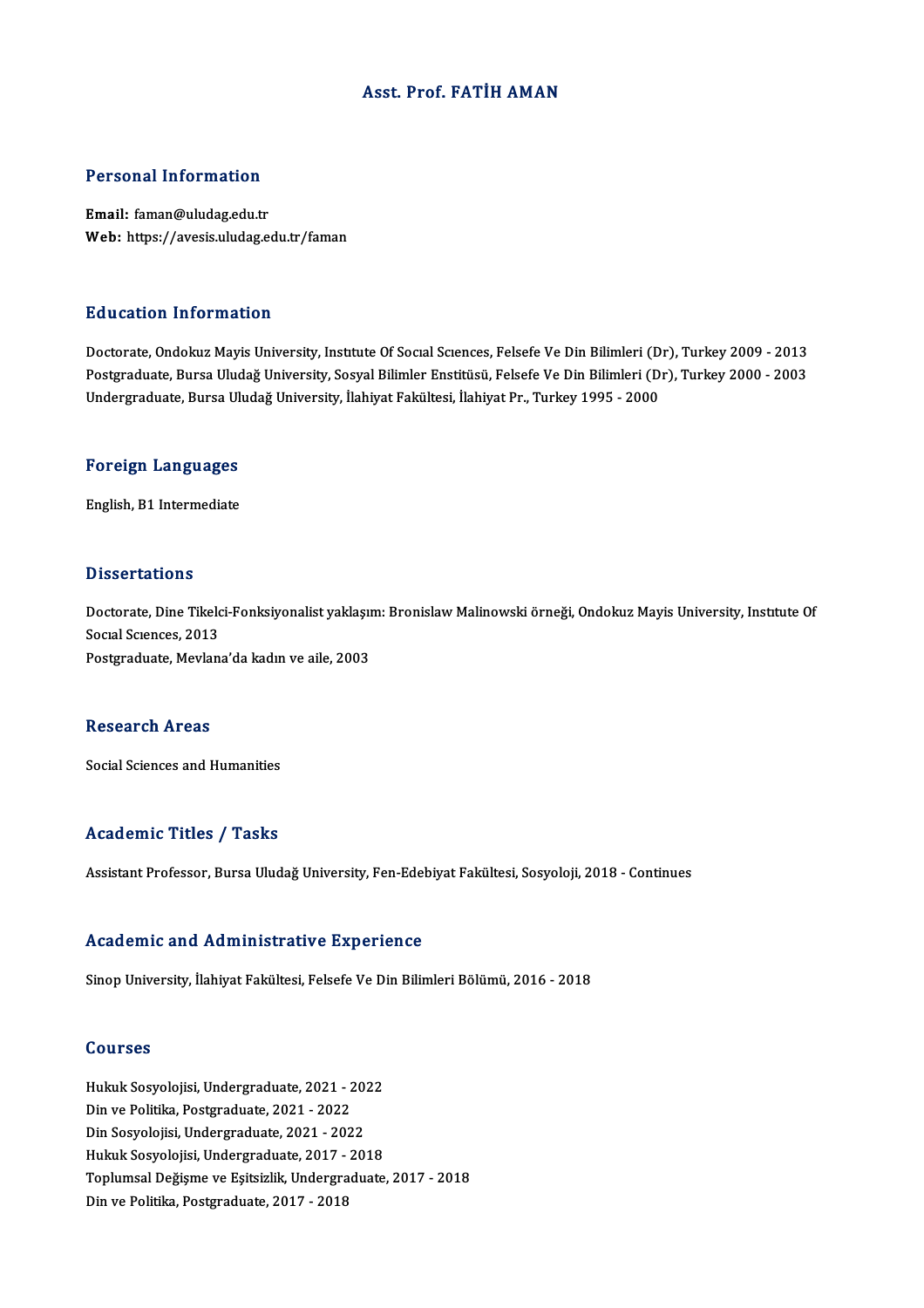Din Sosyolojisi, Undergraduate, 2016 - 2017, 2017 - 2018<br>Felsefe Tarihi, Undergraduate, 2017 - 2018 Din Sosyolojisi, Undergraduate, 2016 - 2017<br>Felsefe Tarihi, Undergraduate, 2017 - 2018<br>Türkiye Üserine Anatumalar, Bestareduate Din Sosyolojisi, Undergraduate, 2016 - 2017, 2017 - 2018<br>Felsefe Tarihi, Undergraduate, 2017 - 2018<br>Türkiye Üzerine Araştırmalar, Postgraduate, 2017 - 2018<br>Kant ve Taplum, Undergraduate, 2017 - 2018 Felsefe Tarihi, Undergraduate, 2017 - 2018<br>Türkiye Üzerine Araştırmalar, Postgraduate, 2017 - 2018<br>Kent ve Toplum, Undergraduate, 2017 - 2018

### Advising Theses

Advising Theses<br>AMAN F., The idea of antipositivist progress in the context of modernization of Turkey: Idea of progress in Mustafa Şekip<br>Tune Bestsreduste *V Kave(St*udent), 2021 Tuny Tuncy<br>2008 - AMAN F., The idea of antipositivist progress<br>Tunç, Postgraduate, V.Kaya(Student), 2021<br>AMAN F., Conder inequality in the context o AMAN F., The idea of antipositivist progress in the context of modernization of Turkey: Idea of progress in M<br>Tunç, Postgraduate, V.Kaya(Student), 2021<br>AMAN F., Gender inequality in the context of symbolic violence in Pier

Tunç, Postgraduate, V.Kaya(S<br>AMAN F., Gender inequality i<br>S.Bayrakdar(Student), 2020

# S.Bayrakdar(Student), 2020<br>Articles Published in Other Journals

Tticles Published in Other Journals<br>I. SEMBOLÜN TOPLUMSAL YANSIMASI: İSLAM BAHÇESİ ÖRNEĞİ SEMBOL<br>SEMBOL<br>AMAN F. AMAN F.<br>ASOS JOURNAL, vol.8, no.107, pp.141-152, 2020 (Refereed Journals of Other Institutions)

AMAN F.<br>ASOS JOURNAL, vol.8, no.107, pp.141-152, 2020 (Refereed Journals of Other Institutions)<br>II. ÜNİVERSİTE ÖĞRENCİLERİNİN SOSYOLOJİ KAVRAMINA İLİŞKİN ALGILARI ÜZERİNE METAFORİK BİR<br>ARASTIRMA: SİNOR İLAHİVAT ÖRNEĞİ ASOS JOURNAL, vol.8, no.107, pp.141-152, 2<br>ÜNİVERSİTE ÖĞRENCİLERİNİN SOSYOL<br>ARAŞTIRMA: SİNOP İLAHİYAT ÖRNEĞİ<br>AMANE ÜNİVER:<br>ARAŞTII<br>AMAN F. ARAŞTIRMA: SİNOP İLAHİYAT ÖRNEĞİ<br>AMAN F.<br>ASOS Journal, no.76, pp.581-590, 2018 (Refereed Journals of Other Institutions)

- III. Turgut Cansever Düşüncesinde Zihniyet Şehir İlişkisi AMANF.
- Turgut Cansever Düşüncesinde Zihniyet Şehir İlişkisi<br>AMAN F.<br>İnsan ve Toplum Bilimleri Araştırmaları Dergisi, vol.7, no.2, pp.1240-1250, 2018 (Refereed Journals of Other<br>Institutione) AMAN F.<br>İnsan ve Top<br>Institutions)<br>Osmanlı Sel
- Insan ve Toplum Bilimleri Araştırmaları Dergisi, vol.7, no.2, pp.1240-1<br>Institutions)<br>IV. Osmanlı Şehri ve Bursa Prototipi Üzerine Bir Bakış Denemesi<br>AMAN E Institutio<br>Osmanlı<br>AMAN F.<br>Sinon Ün

AMAN F.<br>Sinop Üniversitesi Sosyal Bilimler Enstitüsü Dergisi, vol.2, no.1, pp.51-60, 2018 (Other Refereed National Journals)

## AMAN F.<br>Sinop Üniversitesi Sosyal Bilimler Enstitüsü Dergisi, vol.2, no.1, pp.51-60, 2018 (Otl<br>V. Sosyoloji Teorilerine Aktörler-Faktörler Bağlamında Bir Bakış Denemesi<br>AMAN E Sinop Ün<br>Sosyolo<br>AMAN F.<br>Sinop Üv

AMAN F.<br>Sinop Üvinersitesi Sosyal Bilimler Dergisi, vol.1, no.1, pp.17-28, 2017 (Other Refereed National Journals)

## AMAN F.<br>Sinop Üvinersitesi Sosyal Bilimler Dergisi, vol.1, no.1, pp.17-28, 2017 (Other Refereed National VI.<br>VI. Nörobiyolojik Yaklaşımın Toplumsal Yansıması Üzerine Bir Örneklem Denemesi Sinop Üv<br>**Nörobiy**<br>AMAN F.<br>EKEV .vo Nörobiyolojik Yaklaşımın Toplumsal Yansıması Üzerine Bir Örnel<br>AMAN F.<br>EKEV, vol.20, no.68, pp.93-100, 2016 (Other Refereed National Journals)<br>Pir Problematik Olarak İslam Sosyalejisi

## AMAN F.<br>EKEV, vol.20, no.68, pp.93-100, 2016 (Other R<br>VII. Bir Problematik Olarak İslam Sosyolojisi<br>AMAN E EKEV, vo<br>Bir Prot<br>AMAN F.<br>The Jour

AMAN F.<br>The Journal of Academic Social Science Studies, no.40, pp.183-192, 2015 (Refereed Journals of Other Institutions)

## AMAN F.<br>The Journal of Academic Social Science Studies, no.40, pp.183-192, 2015 (Refereed Journals of Other Institution<br>VIII. Perception of God and Its Results in Today s Muslim Communities The Example of Ahmet Hulusion<br>AM The Jour<mark><br>Percepti</mark><br>AMAN F.<br>Internati Perception of God and Its Results in Today s Muslim Communities The Example of Ahmet Hulusi<br>AMAN F.<br>International Journal of Business and Social Science, vol.6, no.3, pp.97-104, 2015 (Refereed Journals of Other<br>Institution

AMAN F.<br>International Journal of Business and Social Science, vol.6, no.3, pp.97-104, 2015 (Refereed Journals of Other Institutions)

IX. Bronislaw Malinowski nin Kültür Teorisi<br>AMAN F.

Bronislaw Malinowski nin Kültür Teorisi<br>AMAN F.<br>Uludağ Üniversitesi İlahiyat Fakültesi Dergisi, vol.21, no.1, pp.135-151, 2012 (Other Refereed National Journals)<br>The Ontelegy of Weman According to Mayılane Rumi

- AMAN F.<br>Uludağ Üniversitesi İlahiyat Fakültesi Dergisi, vol.21, no.1, pp<br>X. The Ontology of Woman According to Mawlana Rumi Uludağ Ü<br>The Ont<br>AMAN F.<br>Interneti
	-

The Ontology of Woman According to Mawlana Rumi<br>AMAN F.<br>International Journal of Humanities and Social Science, vol.15, no.2, pp.130-135, 2012 (Refereed Journals of Other AMAN F.<br>Internationa<br>Institutions)